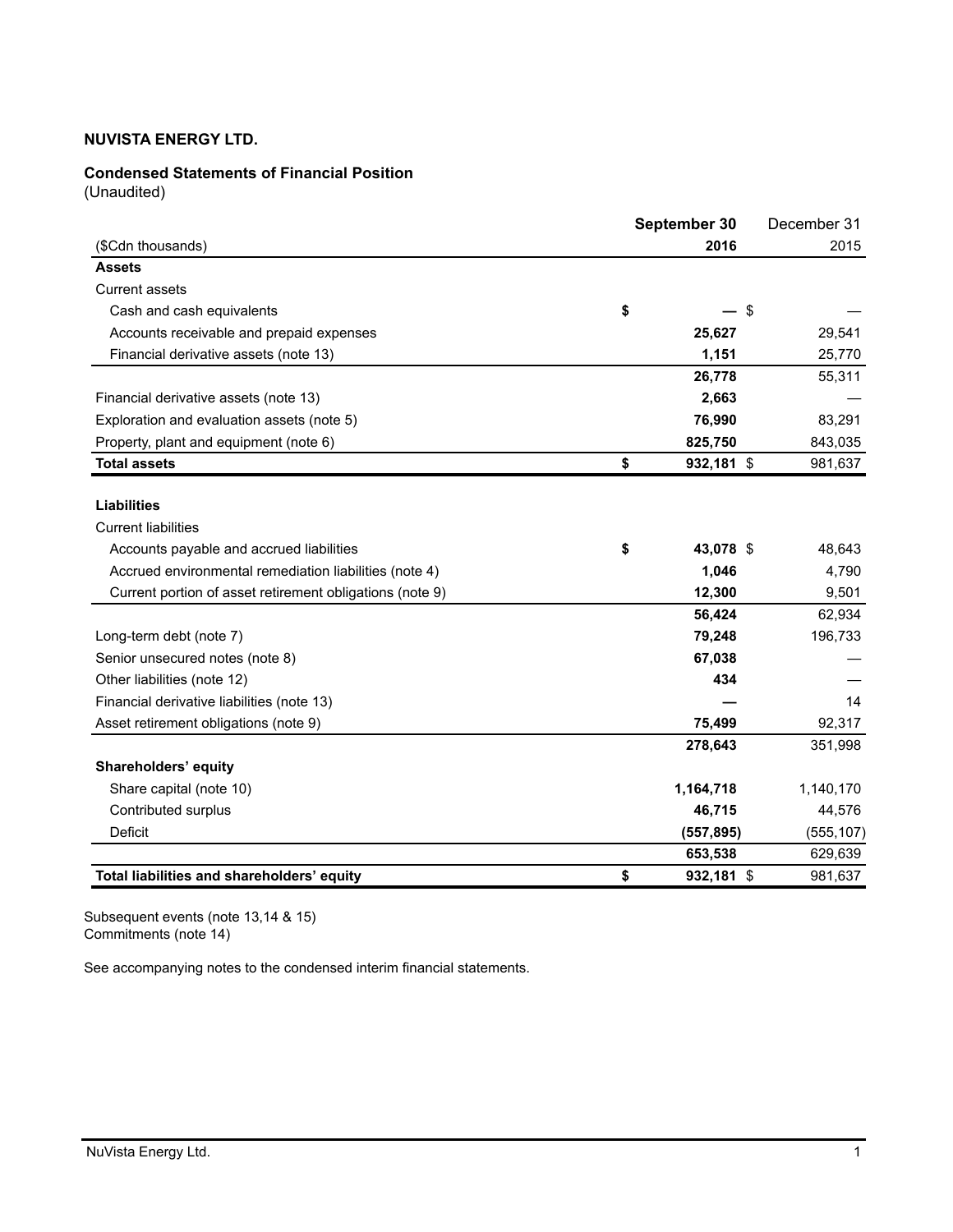## **Condensed Statements of Income (Loss) and Comprehensive Income (Loss)** (Unaudited)

| Three months ended<br>September 30                                                        |    |           |                | Nine months ended<br>September 30 |            |
|-------------------------------------------------------------------------------------------|----|-----------|----------------|-----------------------------------|------------|
| (\$Cdn thousands, except per share amounts)                                               |    | 2016      | 2015           | 2016                              | 2015       |
| <b>Revenues</b>                                                                           |    |           |                |                                   |            |
| Oil and natural gas                                                                       | \$ | 65,155 \$ | 54,664 \$      | 182,714 \$                        | 170,093    |
| Royalties                                                                                 |    | (639)     | (835)          | (908)                             | (5,521)    |
| Net revenue from oil and natural gas sales                                                |    | 64,516    | 53,829         | 181,806                           | 164,572    |
| Realized gain on financial derivatives                                                    |    | 5,323     | 11,306         | 24,016                            | 31,735     |
| Unrealized gain (loss) on financial derivatives                                           |    | (4,268)   | 3,633          | (21, 942)                         | (22, 580)  |
| Net revenue from oil and natural gas sales and gains<br>(losses) on financial derivatives |    | 65,571    | 68,768         | 183,880                           | 173,727    |
| <b>Expenses</b>                                                                           |    |           |                |                                   |            |
| Transportation                                                                            |    | 5,480     | 2,053          | 16,250                            | 9,994      |
| Operating                                                                                 |    | 25,904    | 25,233         | 71,079                            | 73,162     |
| General and administrative                                                                |    | 3,695     | 4,826          | 12,568                            | 15,392     |
| Share-based compensation (note 12)                                                        |    | 1.460     | 1,093          | 3,720                             | 3,866      |
| Depletion, depreciation, amortization and impairment<br>(note 6)                          |    | 25,926    | 91,731         | 73,442                            | 152,735    |
| Exploration and evaluation (note 5)                                                       |    | 18        | 612            | 368                               | 2,747      |
| Loss (gain) on property dispositions                                                      |    | (822)     | (1,279)        | 1,963                             | (1,883)    |
| Environmental remediation expense (note 4)                                                |    |           | 8,000          |                                   | 8,000      |
| Note receivable recovery                                                                  |    |           |                | (350)                             |            |
| Financing costs                                                                           |    | 3,457     | 1,884          | 9,254                             | 6,675      |
|                                                                                           |    | 65,118    | 134,153        | 188,294                           | 270,688    |
| Income (loss) before taxes                                                                |    | 453       | (65, 385)      | (4, 414)                          | (96, 961)  |
| Deferred income tax expense (benefit)                                                     |    | (1,626)   | 9,452          | (1,626)                           | 6,892      |
| Income (loss) and comprehensive income (loss)                                             | \$ | 2,079 \$  | $(74, 837)$ \$ | $(2,788)$ \$                      | (103, 853) |
| Net income (loss) per share (note 11)                                                     |    |           |                |                                   |            |
| Basic                                                                                     | \$ | 0.01S     | $(0.49)$ \$    | $(0.02)$ \$                       | (0.71)     |
| <b>Diluted</b>                                                                            | \$ | $0.01$ \$ | $(0.49)$ \$    | $(0.02)$ \$                       | (0.71)     |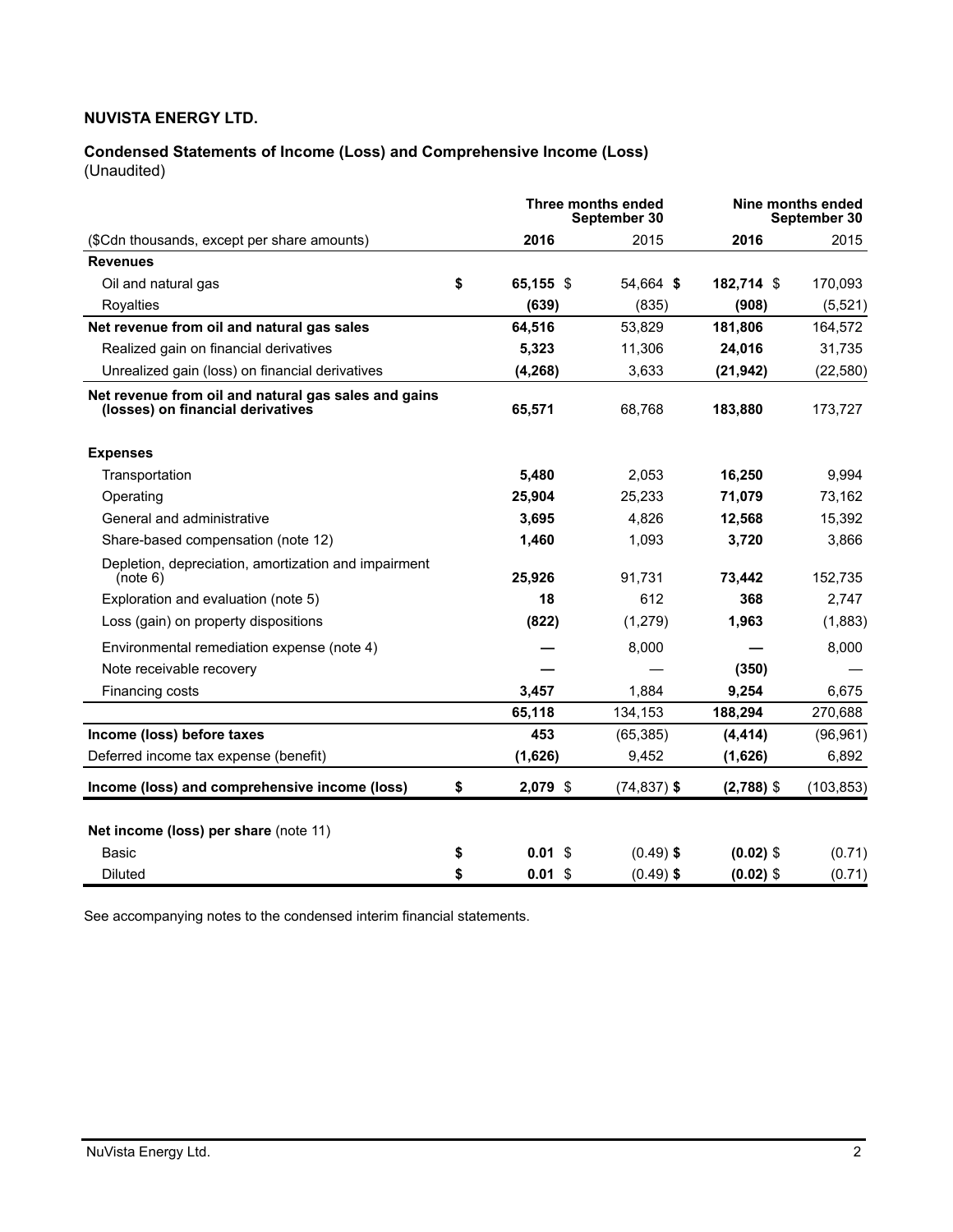# **Condensed Statements of Changes in Shareholders' Equity**

(Unaudited)

|                                                                                                                               | Nine months ended September 30 |            |  |  |
|-------------------------------------------------------------------------------------------------------------------------------|--------------------------------|------------|--|--|
| (\$Cdn thousands)                                                                                                             | 2016                           | 2015       |  |  |
| <b>Share capital (note 10)</b>                                                                                                |                                |            |  |  |
| Balance, January 1                                                                                                            | \$<br>1,140,170 \$             | 1,029,017  |  |  |
| Issued for cash on offering of common shares                                                                                  |                                | 90,000     |  |  |
| Issued for cash on offering of flow-through common shares, net of implied<br>premium of $$1.6$ million (2015 - \$1.1 million) | 20,002                         | 20,861     |  |  |
| Issued for cash on exercise of stock options                                                                                  | 3,376                          | 2,802      |  |  |
| Contributed surplus transferred on exercise of stock options                                                                  | 1,161                          | 964        |  |  |
| Conversion of restricted share awards                                                                                         | 112                            | 80         |  |  |
| Share issue costs, net of deferred tax benefit of \$nil (2015 - \$0.04 million)                                               | (103)                          | (3,725)    |  |  |
| Balance, end of period                                                                                                        | \$<br>1,164,718 \$             | 1,139,999  |  |  |
| <b>Contributed surplus</b>                                                                                                    |                                |            |  |  |
| Balance, January 1                                                                                                            | \$<br>44,576 \$                | 40,812     |  |  |
| Share-based compensation                                                                                                      | 3,412                          | 3,594      |  |  |
| Transfer to share capital on exercise of stock options                                                                        | (1, 161)                       | (964)      |  |  |
| Conversion of restricted share awards                                                                                         | (112)                          | (80)       |  |  |
| Balance, end of period                                                                                                        | \$<br>46,715 \$                | 43,362     |  |  |
|                                                                                                                               |                                |            |  |  |
| <b>Deficit</b>                                                                                                                |                                |            |  |  |
| Balance, January 1                                                                                                            | \$<br>$(555, 107)$ \$          | (382, 182) |  |  |
| Net earnings (loss)                                                                                                           | (2,788)                        | (103, 853) |  |  |
| Balance, end of period                                                                                                        | \$<br>(557,895) \$             | (486, 035) |  |  |
| <b>Total shareholders' equity</b>                                                                                             | \$<br>653,538 \$               | 697,326    |  |  |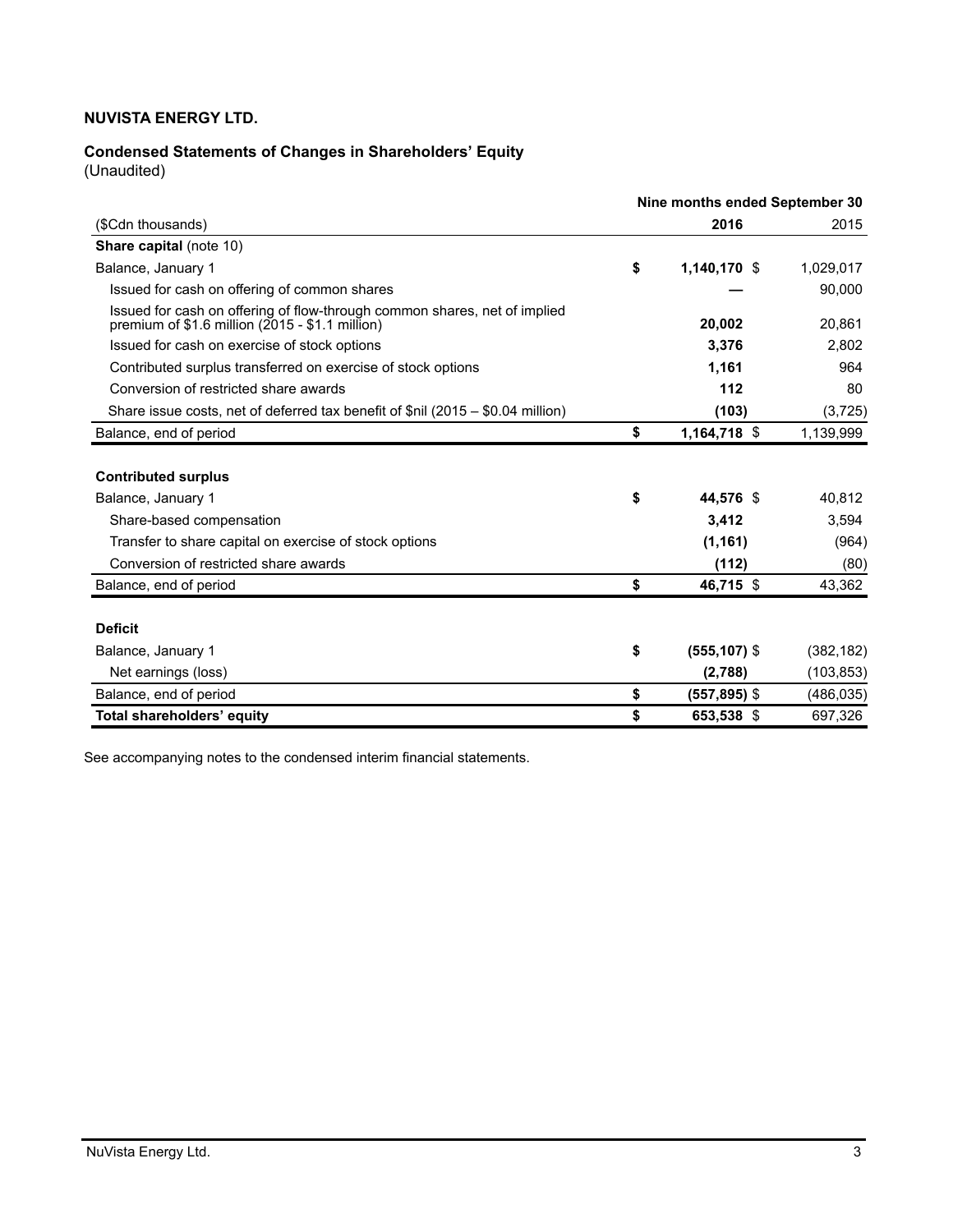## **Condensed Statements of Cash Flows**

(Unaudited)

|                                                            | Three months ended<br>September 30 |                | Nine months ended<br>September 30 |            |  |
|------------------------------------------------------------|------------------------------------|----------------|-----------------------------------|------------|--|
| (\$Cdn thousands)                                          | 2016                               | 2015           | 2016                              | 2015       |  |
| Cash provided by (used in)                                 |                                    |                |                                   |            |  |
| <b>Operating activities</b>                                |                                    |                |                                   |            |  |
| Net income (loss)<br>\$                                    | 2,079 \$                           | $(74, 837)$ \$ | $(2,788)$ \$                      | (103, 853) |  |
| Items not requiring cash from operations:                  |                                    |                |                                   |            |  |
| Depletion, depreciation, amortization and impairment       | 25,926                             | 91,731         | 73,442                            | 152,735    |  |
| Exploration and evaluation                                 | 18                                 | 612            | 368                               | 2,747      |  |
| Loss (gain) on property dispositions                       | (822)                              | (1,279)        | 1,963                             | (1,883)    |  |
| Share-based compensation                                   | 1,017                              | 1,195          | 2,786                             | 3,419      |  |
| Unrealized (gain) loss on financial derivatives            | 4,268                              | (3,633)        | 21,942                            | 22,580     |  |
| Deferred income tax expense (benefit)                      | (1,626)                            | 9,452          | (1,626)                           | 6,892      |  |
| Accretion (note 9)                                         | 377                                | 581            | 1,406                             | 1,808      |  |
| Asset retirement expenditures (note 9)                     | (1,978)                            | (2, 143)       | (7,606)                           | (5, 555)   |  |
| Change in non-cash working capital                         | (6, 558)                           | 775            | (15, 860)                         | 3,928      |  |
|                                                            | 22,701                             | 22,454         | 74,027                            | 82,818     |  |
| <b>Financing activities</b>                                |                                    |                |                                   |            |  |
| Issue of share capital, net of share issue costs           | 2,035                              | 200            | 24,901                            | 109,839    |  |
| Increase (decrease) in long-term debt                      | (10, 138)                          | 19,330         | (117, 485)                        | 788        |  |
| Issuance of senior unsecured notes, net of financing costs |                                    |                | 66,893                            |            |  |
|                                                            | (8, 103)                           | 19,530         | (25, 691)                         | 110,627    |  |
| <b>Investing activities</b>                                |                                    |                |                                   |            |  |
| Property, plant and equipment expenditures                 | (42, 526)                          | (55,692)       | (131, 515)                        | (206, 247) |  |
| Exploration and evaluation expenditures                    | (792)                              | (4, 197)       | (1,761)                           | (14, 717)  |  |
| Property acquisitions                                      |                                    |                | (1,001)                           | (600)      |  |
| Proceeds on property dispositions                          | 3,956                              | 3,775          | 73,901                            | 13,911     |  |
| Change in non-cash working capital                         | 24,764                             | 14,130         | 12,040                            | 14,208     |  |
|                                                            | (14, 598)                          | (41, 984)      | (48, 336)                         | (193, 445) |  |
| Change in cash and cash equivalents                        |                                    |                |                                   |            |  |
| Cash and cash equivalents, balance January 1               |                                    |                |                                   |            |  |
| \$<br>Cash and cash equivalents, end of period             | $-$ \$                             | - \$           | $-$ \$                            |            |  |
| \$<br>Cash interest paid                                   | 2,935 \$                           | $1,343$ \$     | $7.244$ \$                        | 5,185      |  |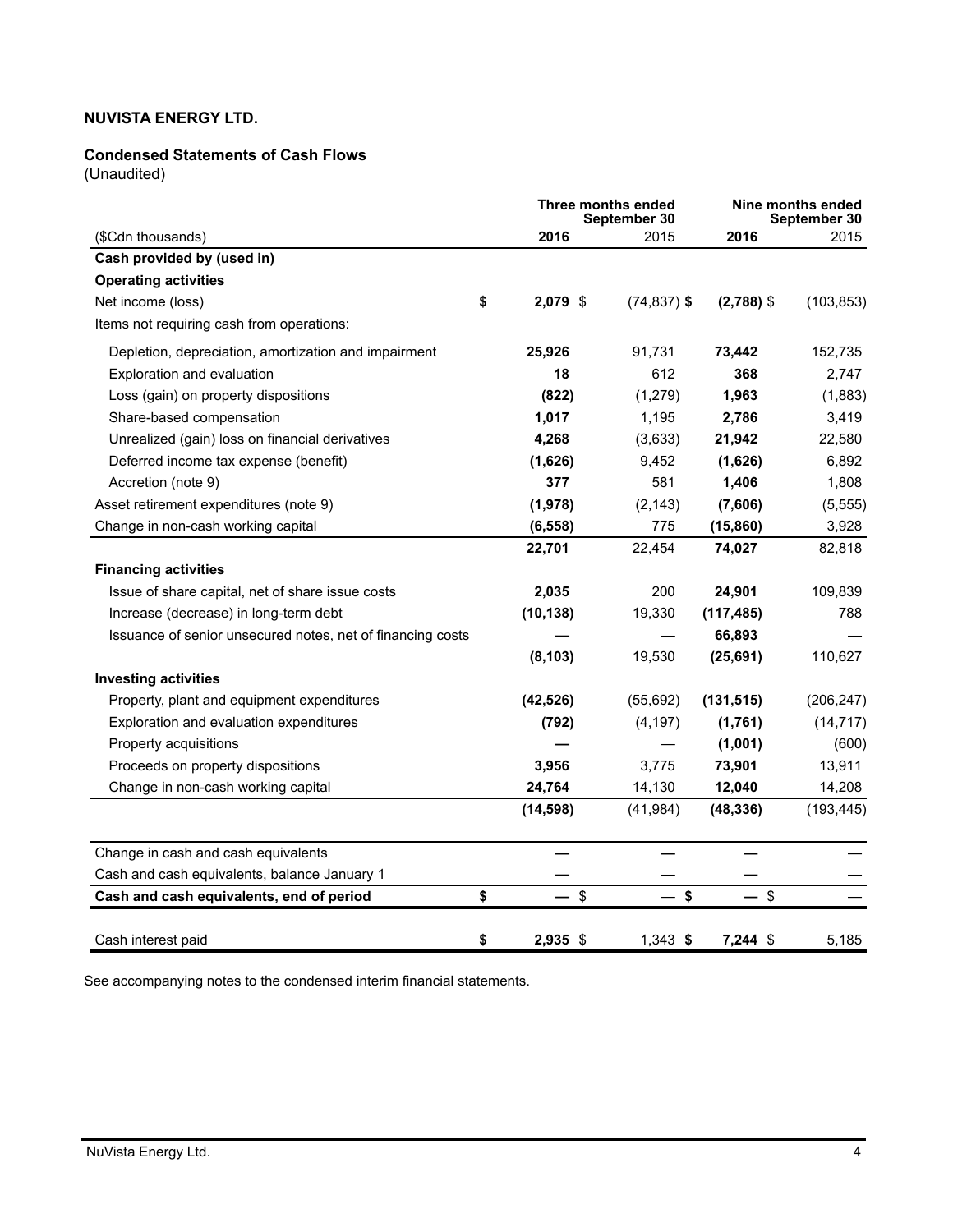## **NUVISTA ENERGY LTD. NOTES TO THE CONDENSED INTERIM FINANCIAL STATEMENTS (Unaudited)**

Three and nine months ended September 30, 2016 with comparative figures for 2015. All tabular amounts are in thousands of Canadian dollars, except share and per share amounts, unless otherwise stated.

## **1. Corporate information**

NuVista Energy Ltd. ("NuVista" or the "Company") is a Canadian publicly traded company incorporated in the province of Alberta. The Company is an oil and natural gas company actively engaged in the exploration, development and production of oil and natural gas reserves in the Western Canadian Sedimentary Basin. NuVista's primary focus is on the scalable and repeatable condensate-rich Montney formation in the Alberta Deep Basin.

The address of the Company's head office is 3500, 700 – 2nd Street S.W., Calgary, Alberta, Canada, T2P 2W2.

### **2. Basis of preparation**

These condensed interim financial statements (the "financial statements") have been prepared in accordance with International Accounting Standards ("IAS") 34, "Interim Financial Reporting". These financial statements have been prepared following the same accounting policies except as noted below and methods of computation as the annual financial statements for the year ended December 31, 2015. These financial statements do not include all the information required for annual financial statements and should be read in conjunction with the audited financial statements for the year ended December 31, 2015, which have been prepared in accordance with Financial Reporting Standards ("IFRS") as issued by the International Accounting Standards Board ("IASB").

These financial statements were approved and authorized for issuance by the Board of Directors on November 11, 2016.

### **3. New accounting policies**

Future accounting changes

Below is a brief description of new IFRS standards and amendments that are not yet effective and have not been applied in the preparation of these financial statements.

In May 2014, the IASB issued IFRS 15, "Revenue from Contracts with Customers", which replaces IAS 18, "Revenue" and IAS 11, "Construction Contracts". The standard is now effective January 1, 2018 and is required to be adopted retrospectively or using a modified transition approach. The Company will be required to adopt this standard and is currently evaluating the impact this standard may have on the financial statements.

In July 2014, the IASB issued IFRS 9, "Financial Instruments" to replace IAS 39, "Financial Instruments: Recognition and Measurement". The new standard replaces the current multiple classification and measurement models for financial asset and liabilities with a single model that has only two classification categories: amortized cost and fair value. As of January 1, 2018, the Company will be required to adopt the standard. The Company is evaluating the impact this standard may have on the financial statements.

In January 2016, the IASB issued IFRS 16 "Leases" which replaces IAS 17 "Leases". The standard will come into effect for annual periods beginning on or after January 1, 2019, with earlier adoption permitted if the entity is also applying for IFRS 15 "Revenue from Contracts with Customers". IFRS 16 will be applied by NuVista on January 1, 2019 and the Company is currently evaluating the impact of the standard may have on the financial statements.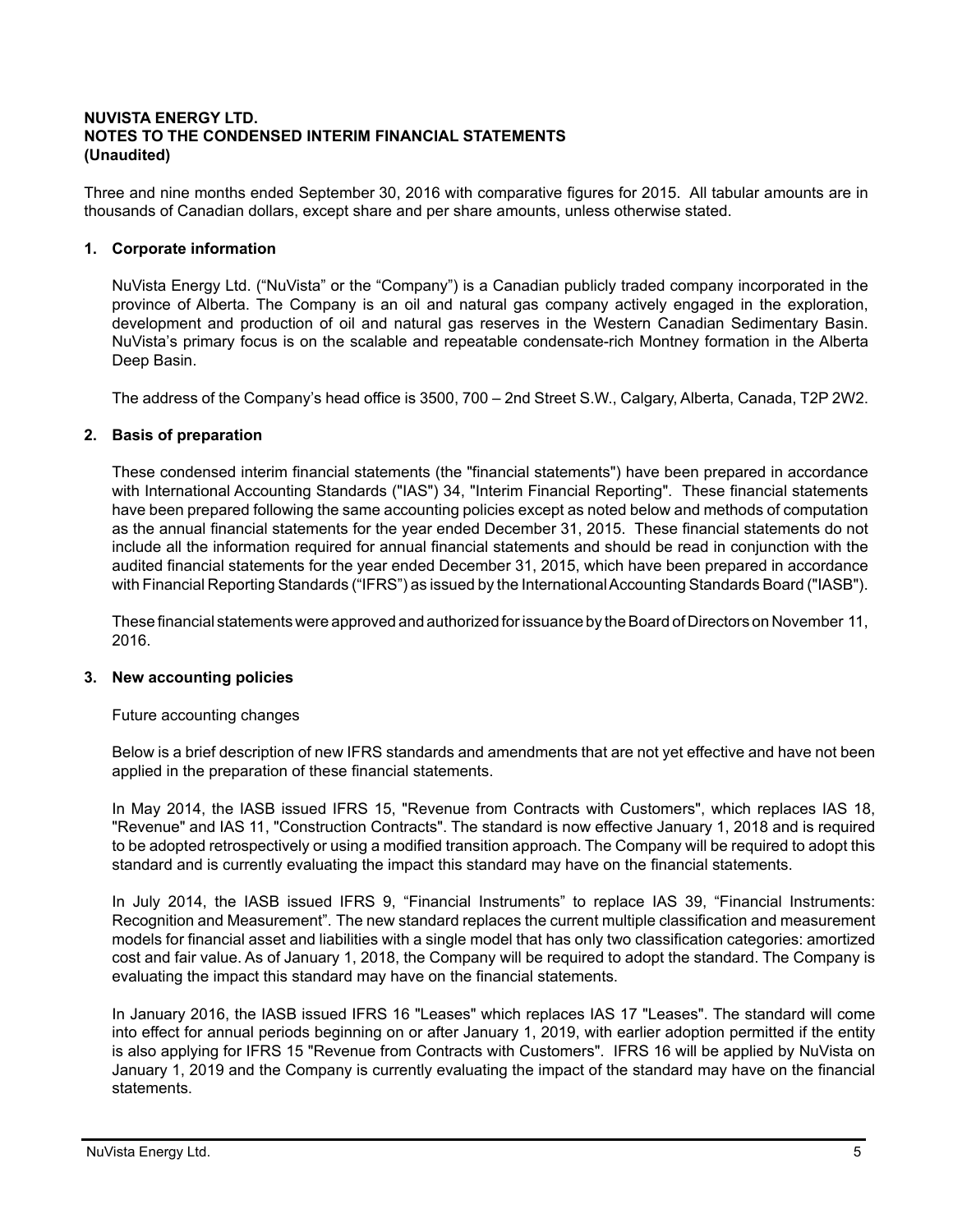## **4. Accrued environmental remediation liabilities**

|                                   |  | September 30, 2016 December 31, 2015 |         |  |
|-----------------------------------|--|--------------------------------------|---------|--|
|                                   |  |                                      |         |  |
| Balance, January 1                |  | 4,790 \$                             |         |  |
| Environmental remediation expense |  |                                      | 9,300   |  |
| Remediation costs incurred        |  | (3,744)                              | (4,510) |  |
| Balance, end of period            |  | $1,046$ \$                           | 4.790   |  |

During the third quarter of 2015, the Company identified a leak in a remote pipeline carrying oil emulsion in the Non-Core area of Northwest Alberta. The pipeline was immediately shut down and the Company's emergency response plan was activated. The Company's insurers have been notified and are currently evaluating to determine if this is an insurable event. The Company recorded \$9.3 million in environmental remediation expense in the December 31, 2015 year end financial statements, which is the current best estimate of the total cost of remediation. To date, \$8.3 million has been spent. It is anticipated that majority of the remaining remediation will continue to occur throughout 2016 and 2017.

### **5. Exploration and evaluation assets**

|                                                     |           | <b>September 30, 2016</b> December 31, 2015 |
|-----------------------------------------------------|-----------|---------------------------------------------|
| Balance, January 1                                  | 83,291 \$ | 98,906                                      |
| Additions                                           | 1,761     | 15,884                                      |
| Acquisitions                                        | 1,001     | 6,323                                       |
| <b>Dispositions</b>                                 | (1, 144)  | (7, 198)                                    |
| Capitalized share-based compensation                | 511       | 6                                           |
| Transfers to property, plant and equipment (note 6) | (8,062)   | (20,900)                                    |
| Expiries (exploration and evaluation expense)       | (368)     | (2,942)                                     |
| Impairment                                          |           | (6,788)                                     |
| Balance, end of period                              | 76,990 \$ | 83,291                                      |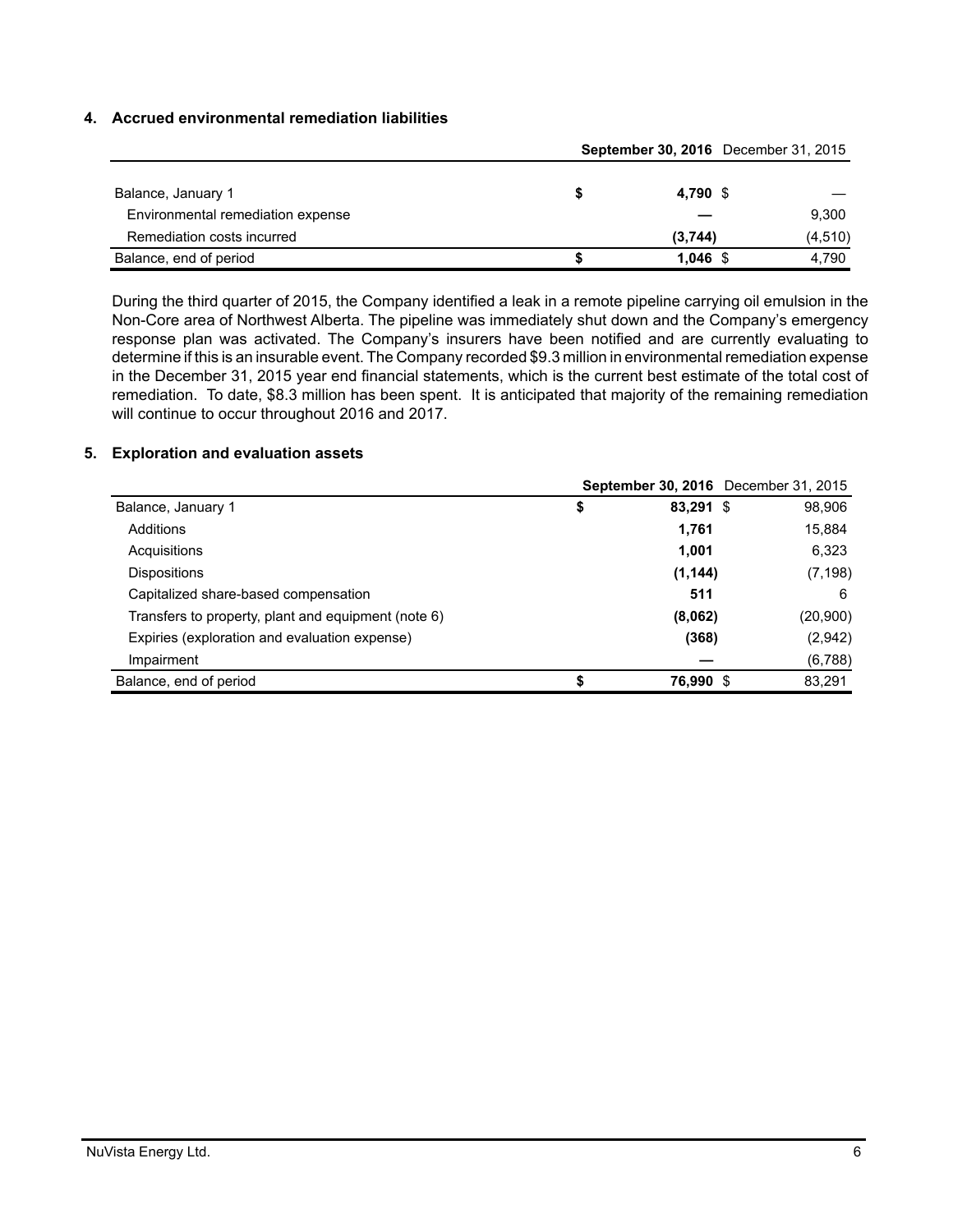### **6. Property, plant and equipment**

|                                                           |                      | <b>September 30, 2016</b> December 31, 2015 |
|-----------------------------------------------------------|----------------------|---------------------------------------------|
| Cost                                                      |                      |                                             |
| Balance, January 1                                        | \$<br>$1.545.216$ \$ | 1,355,406                                   |
| Additions                                                 | 131,515              | 257,358                                     |
| <b>Dispositions</b>                                       | (331, 805)           | (95, 913)                                   |
| Change in asset retirement obligations (note 9)           | 5,822                | 7.465                                       |
| Transfers from exploration and evaluation assets (note 5) | 8.062                | 20,900                                      |
| Balance, end of period                                    | 1,358,810 \$         | 1,545,216                                   |

|                                                                  |                  | September 30, 2016 December 31, 2015 |
|------------------------------------------------------------------|------------------|--------------------------------------|
| Accumulated depletion, depreciation, amortization and impairment |                  |                                      |
| Balance, January 1                                               | \$<br>702,181 \$ | 530,291                              |
| Depletion and depreciation expense                               | 73.442           | 160.901                              |
| <b>Dispositions</b>                                              | (242, 563)       | (63, 410)                            |
| Impairments                                                      |                  | 74,399                               |
| Balance, end of period                                           | \$<br>533,060 \$ | 702,181                              |
|                                                                  |                  | September 30, 2016 December 31, 2015 |
| <b>Carrying value</b>                                            |                  |                                      |
| Balance, January 1                                               | \$<br>843.035 \$ | 825.115                              |

For the nine months ended September 30, 2016, total proceeds from the sale of assets in in the Wapiti Sweet operating area as well as various non-core property dispositions were \$73.9 million, compared to \$13.9 million in the comparable period of 2015.

Balance, end of period **\$ 825,750** \$ 843,035

## **7. Long-term debt**

At September 30, 2016, the Company had a \$200.0 million (December 31, 2015 – \$300.0 million) extendible revolving term credit facility available from a syndicate of Canadian chartered banks. Borrowing under the credit facility may be made by prime loans, bankers' acceptances and/or US libor advances. These advances bear interest at the bank's prime rate and/or at money market rates plus a borrowing margin. For the three and nine months ended September 30, 2016, borrowing costs averaged 3.2% (December 31, 2015 – 3.2%). The credit facility is secured by a first floating charge debenture, general assignment of book debts and the Company's oil and natural gas properties and equipment. The credit facility has a 364-day revolving period and is subject to an annual review by the lenders, at which time a lender can extend the revolving period or can request conversion to a one year term loan. During the revolving period, a review of the maximum borrowing amount occurs semiannually on October 31 and April 30. During the term period, no principal payments would be required until a year after the revolving period matures.

During the third quarter, NuVista requested and received an extension of the renewal date of the credit facility from October 31, to on or before November 30, 2016 from the banking syndicate to allow for the inclusion of new well production data in the borrowing base redetermination.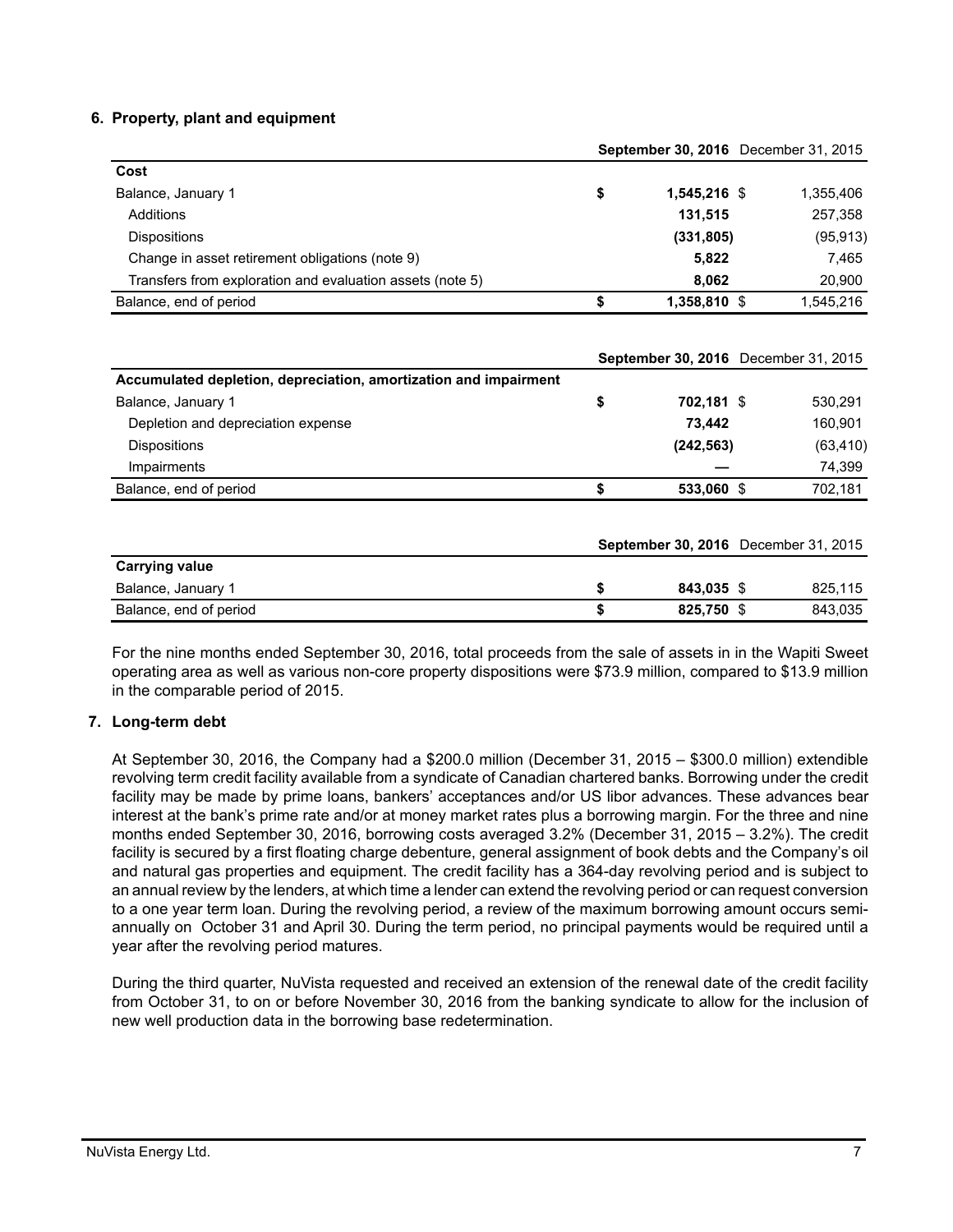As at September 30, 2016, the Company had drawn \$79.2 million on its credit facility (December 31, 2015 – \$196.7 million) and had outstanding letters of credit of \$16.9 million, which reduce the credit available on the credit facility. The credit facility does not contain any financial covenants, but the Company is subject to various non-financial covenants under its credit facility. These covenants are monitored on a regular basis and as at September 30, 2016, the Company was in compliance with all covenants.

## **8. Senior unsecured notes**

On June 22, 2016, the Company issued \$70.0 million of 9.875% senior unsecured notes ("Notes") with a 5 year term by way of private placement. Proceeds net of discount and costs amounted to \$66.9 million. Interest is payable in equal quarterly installments in arrears. The Notes are fully and unconditionally guaranteed as to the payment of principal and interest, on a senior unsecured basis by the Company. There are no maintenance financial covenants.

The Notes are non callable by the Company prior to the two and a half year anniversary of the closing date. At any time on or after December 22, 2018, the Company may redeem all or part of the Notes at the redemption prices set forth in the table below plus any accrued and unpaid interest:

| 12 month period ended: | Percentage |
|------------------------|------------|
| December 22, 2019      | 104.938%   |
| December 22, 2020      | 102.469%   |
| December 22, 2021      | 100.000%   |

If a change of control occurs at any time prior to June 22, 2017, each holder of the Notes will have the right to require the Company to purchase all or any part of that holder's Notes for an amount in cash equal to 110% of the aggregate principle repurchased plus accrued and unpaid interest. If a change of control occurs after June 22, 2017, each holder of Notes will have the right to require the Company to purchase all or any part of that holder's Notes for an amount in cash equal to 101% of the aggregate principle repurchased plus accrued and unpaid interest.

## **9. Asset retirement obligations**

The Company's asset retirement obligations are based on estimated costs to reclaim and abandon ownership interests in oil and natural gas assets including well sites, gathering systems and processing facilities. At September 30, 2016, the estimated total undiscounted amount of cash flows required to settle the asset retirement obligations is \$130.7 million (December 31, 2015 – \$150.8 million), which is estimated to be incurred over the next 50 years. A risk-free rate of 1.7% (December 31, 2015 – 2.2%) and an inflation rate of 2.0% (December 31, 2015 – 2.0%) were used to calculate the net present value of the asset retirement obligations. A reconciliation of the asset retirement obligations is provided below:

|                                         |    |            | September 30, 2016 December 31, 2015 |
|-----------------------------------------|----|------------|--------------------------------------|
| Balance, January 1                      | \$ | 101,818 \$ | 111,307                              |
| Accretion expense                       |    | 1,406      | 2,385                                |
| Liabilities incurred                    |    | 1,513      | 2,926                                |
| Liabilities disposed                    |    | (13, 641)  | (10,500)                             |
| Change in estimates and discount rate   |    | 4,309      | 4,539                                |
| Liabilities settled                     |    | (7,606)    | (8,839)                              |
| Balance, end of period                  | S  | 87,799 \$  | 101,818                              |
| Expected to be incurred within one year |    | 12.300     | 9,501                                |
| Expected to be incurred beyond one year |    | 75,499 \$  | 92,317                               |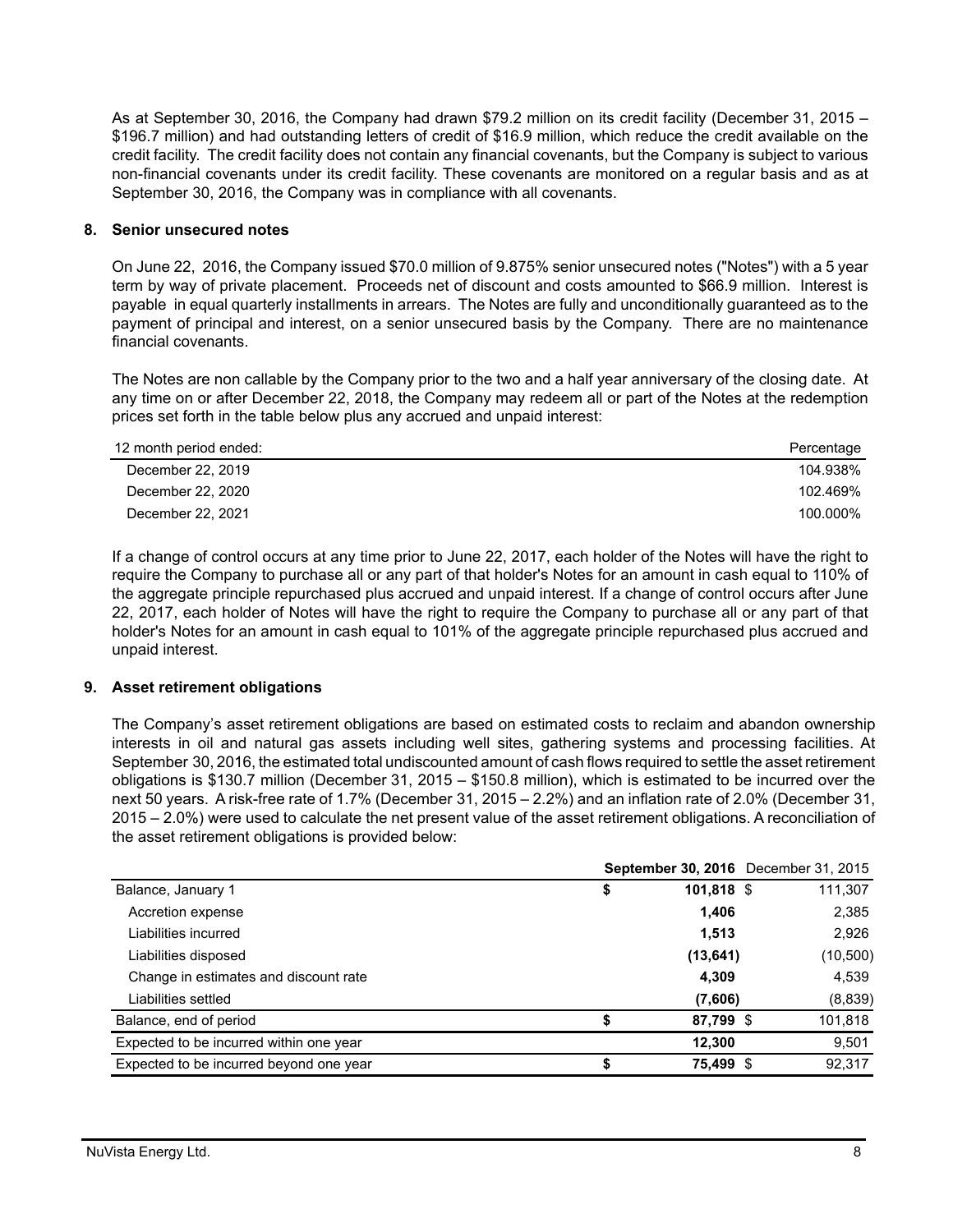## **10. Share capital**

### Common shares

|                                                                                    |                | <b>September 30, 2016</b> | December 31, 2015 |                 |  |
|------------------------------------------------------------------------------------|----------------|---------------------------|-------------------|-----------------|--|
|                                                                                    | <b>Number</b>  | Amount                    | Number            | Amount          |  |
| Balance, January 1                                                                 | 153,310,265 \$ | 1.140.170                 | 138.676.908       | 1,029,017<br>-S |  |
| Issued for cash on offering of common shares                                       |                |                           | 11.465.000        | 90.000          |  |
| Issued for cash on offering of flow-through common<br>shares $(1)$                 | 3,252,411      | 20.002                    | 2.544.040         | 20.861          |  |
| Issued for cash on exercise of stock options                                       | 689.639        | 3.376                     | 609.538           | 2.927           |  |
| Contributed surplus transferred on exercise of stock<br>options                    |                | 1.161                     |                   | 1.005           |  |
| Conversion of restricted share awards                                              | 15,315         | 112                       | 14.779            | 80              |  |
| Share issue costs, net of deferred tax benefit of \$nil<br>$(2015 - $1.2$ million) |                | (103)                     |                   | (3,720)         |  |
| Balance, end of period                                                             | 157.267.630 \$ | 1.164.718                 | 153.310.265       | 1.140.170<br>S  |  |

 $<sup>(1)</sup>$  Net of implied premium (2015 - \$1.1 million) on flow-through share price compared to trading price at announcement of equity issuance.</sup>

In June 2016, pursuant to a private placement, the Company issued 3.3 million common shares on a flow-through basis in respect of Canadian Development expenses ("CDE") at a price of \$6.65 per share for gross proceeds of \$21.6 million. The implied premium on the flow-through common shares was determined to be \$1.6 million on the date of issue. Under the terms of the flow-through share agreements, the Company is committed to spend \$21.6 million on qualifying CDE prior to December 31, 2016. As of September 30, 2016, NuVista has fulfilled its commitment to spend \$21.6 million on qualifying CDE.

### **11. Income (loss) per share**

The following table summarizes the weighted average common shares used in calculating net income (loss) per share:

|                                            |         | Three months ended<br>September 30 | Nine months ended<br>September 30 |         |  |  |
|--------------------------------------------|---------|------------------------------------|-----------------------------------|---------|--|--|
| (thousands of shares)                      | 2016    | 2015                               |                                   | 2015    |  |  |
| Weighted average common shares outstanding |         |                                    |                                   |         |  |  |
| Basic                                      | 157.097 | 153.233                            | 154.633                           | 146.911 |  |  |
| Diluted                                    | 157.097 | 153.233                            | 154.633                           | 146.911 |  |  |

### **12. Share-based compensation**

### Stock Options

The Company has established a stock option plan whereby officers, directors and employees may be granted options to purchase common shares. Options granted vest at the rate of 1/3 per year and expire 2.5 years after the vesting date. The maximum number of stock options currently outstanding and available to be issued as at September 30, 2016 is 10.2 million. The following continuity table summarizes the stock option activity: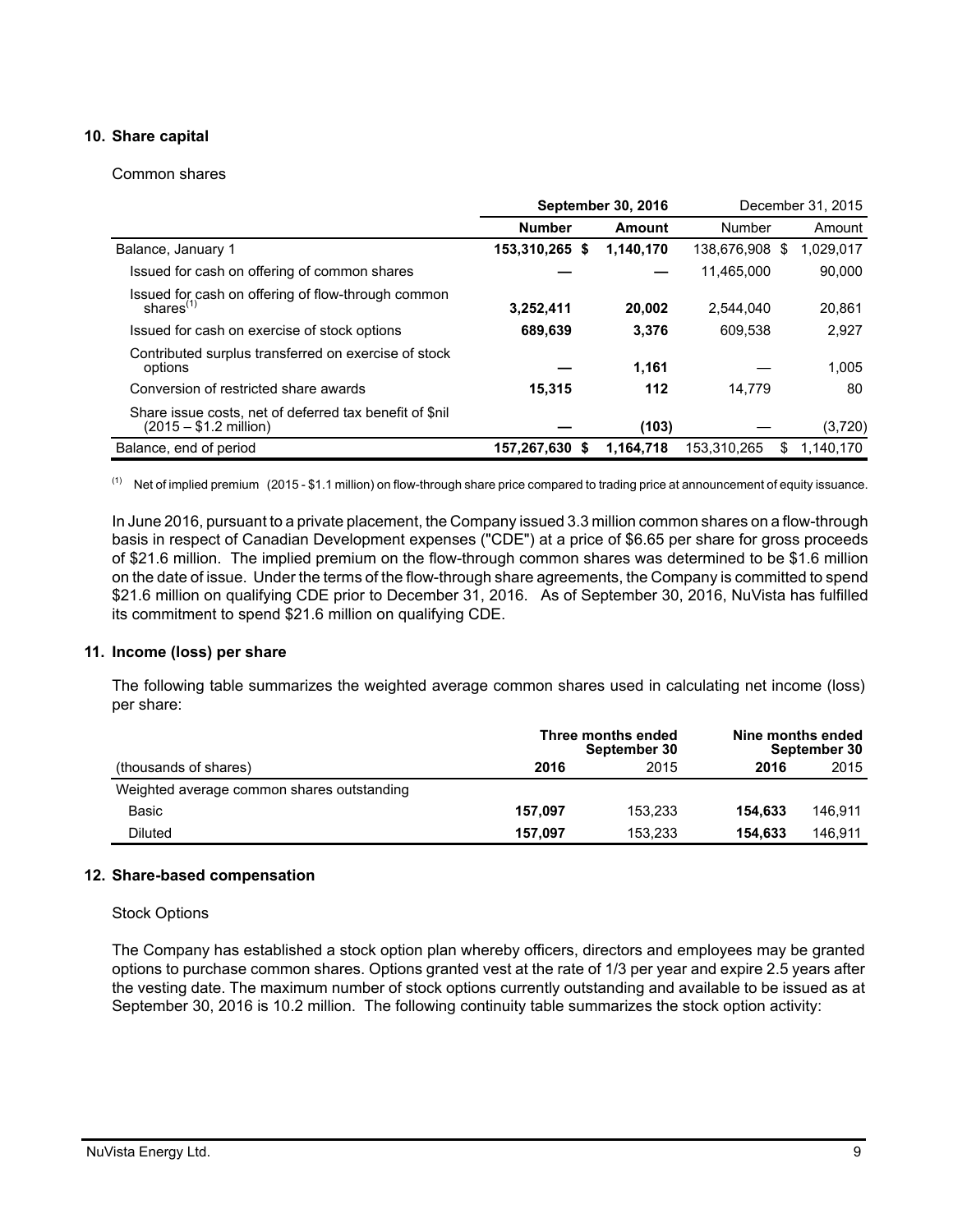|                                                  |              | <b>September 30, 2016</b>                     |              | December 31, 2015                             |
|--------------------------------------------------|--------------|-----------------------------------------------|--------------|-----------------------------------------------|
|                                                  | Number of    | Weighted<br>average<br>options exercise price | Number of    | Weighted<br>average<br>options exercise price |
| Balance, January 1                               | 6,213,614 \$ | 7.14                                          | 6,378,553 \$ | 7.45                                          |
| Granted                                          | 974,000      | 6.23                                          | 1,608,305    | 6.22                                          |
| Exercised                                        | (689, 639)   | 4.9                                           | (609,538)    | 4.80                                          |
| Forfeited                                        | (344, 795)   | 7.88                                          | (307,703)    | 8.60                                          |
| Expired                                          | (172,760)    | 8.76                                          | (856,003)    | 8.87                                          |
| Balance, end of period                           | 5,980,420 \$ | 7.16                                          | 6,213,614 \$ | 7.14                                          |
| Weighted average share price on date of exercise | 689,639 \$   | 6.42                                          | 609,538 \$   | 7.74                                          |

The following table summarizes stock options outstanding and exercisable under the plan at September 30, 2016:

|                         |                                     | Options outstanding                                  |                                       | Options exercisable                 |                                       |  |  |
|-------------------------|-------------------------------------|------------------------------------------------------|---------------------------------------|-------------------------------------|---------------------------------------|--|--|
| Range of exercise price | Number of<br>options<br>outstanding | Weighted<br>average<br>remaining<br>contractual life | Weighted<br>average<br>exercise price | Number of<br>options<br>exercisable | Weighted<br>average<br>exercise price |  |  |
| \$3.47 to \$4.99        | 1,233,148                           | $2.48 \text{ } $$                                    | 4.36                                  | 511.764 \$                          | 4.51                                  |  |  |
| \$5.00 to \$9.99        | 4,213,492                           | 2.41                                                 | 7.52                                  | 2,151,025                           | 7.56                                  |  |  |
| \$10.00 to \$12.04      | 533,780                             | 2.15                                                 | 10.78                                 | 354.877                             | 10.79                                 |  |  |
| \$3.47 to \$12.04       | 5.980.420                           | 2.40 <sup>5</sup>                                    | 7.16                                  | 3,017,666 \$                        | 7.42                                  |  |  |

The Company uses the fair value based method for the determination of the share-based compensation costs. The fair value of each option granted during the year was estimated on the date of grant using the Black-Scholes option pricing model.

### Director Deferred Share Units

In May 2016, shareholders approved a Director Deferred Share Unit ("DSU") incentive plan. Each DSU entitles participants to receive cash equal to the trading price of the equivalent number of shares of the Company. All DSUs granted vest and become payable upon retirement of the director.

The compensation expense was calculated using the fair value method based on the trading price of the Company's shares at the end of each reporting period. The following table summarizes the change in the number of DSUs.:

|                        | <b>September 30, 2016</b> December 31, 2015 |  |
|------------------------|---------------------------------------------|--|
| Balance, January 1     |                                             |  |
| Granted                | 52.650                                      |  |
| Balance, end of period | 52.650                                      |  |
|                        |                                             |  |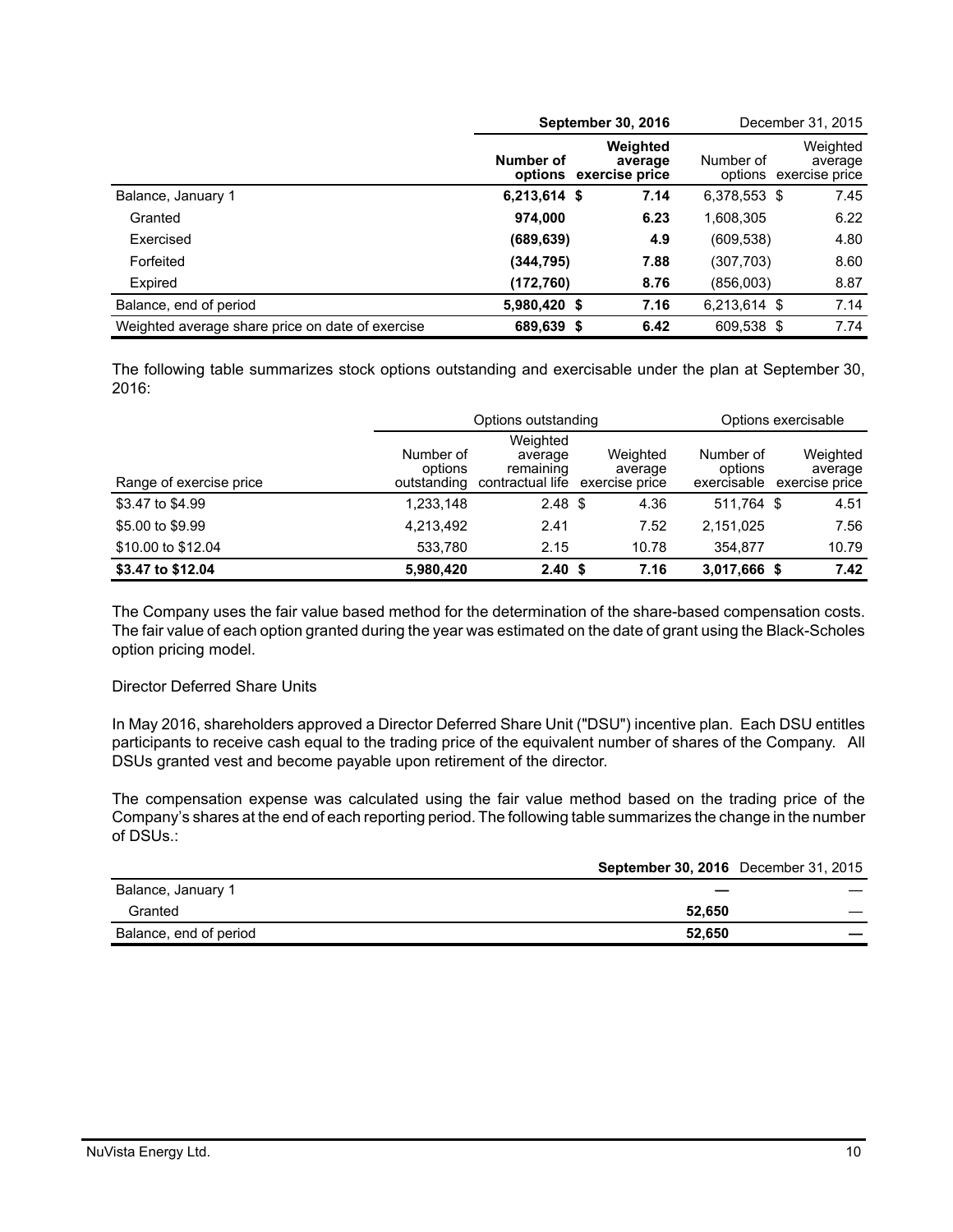The following table summarizes the change in compensation liability relating to DSUs:

|                                            |        | <b>September 30, 2016</b> December 31, 2015 |
|--------------------------------------------|--------|---------------------------------------------|
| Balance, January 1                         | $-$ \$ |                                             |
| Change in accrued compensation liabilities | 434    |                                             |
| Balance, end of period                     | 434 S  |                                             |

### Restricted Stock Units

The Company has a Restricted Stock Unit ("RSU") Plan for employees and officers. Each RSU entitles participants to receive cash equal to the trading price of the equivalent number of shares of the Company. All RSUs granted vest and become payable within three years after the date the RSUs are issued. As of June 30, 2016, all outstanding RSUs have vested, and the plan has been terminated.

The compensation expense was calculated using the fair value method based on the trading price of the Company's shares at the end of each reporting year. The following table summarizes the change in the number of RSUs:

|                        | <b>September 30, 2016</b> December 31, 2015 |            |
|------------------------|---------------------------------------------|------------|
| Balance, January 1     | 145.665                                     | 501,110    |
| Settled                | (131, 166)                                  | (343, 647) |
| Granted                |                                             |            |
| Forfeited              | (14, 499)                                   | (11,798)   |
| Balance, end of period |                                             | 145.665    |

The following table summarizes the change in compensation liability relating to RSUs:

|                                                                                              |                          | <b>September 30, 2016</b> December 31, 2015 |
|----------------------------------------------------------------------------------------------|--------------------------|---------------------------------------------|
| Balance, January 1                                                                           | 463 \$                   | 2.057                                       |
| Change in accrued compensation liabilities                                                   | (463)                    | (1,594)                                     |
| Balance, end of period                                                                       | $\overline{\phantom{0}}$ | 463                                         |
| Compensation liabilities – current (included in accounts payable and<br>accrued liabilities) |                          | 463                                         |

### Restricted Share Awards

The Company has a Restricted Share Award ("RSA") Plan for employees and officers which entitle the employee to receive one common share for each RSA granted upon vesting. RSA grants vest within three years from the date of grant. The maximum number of common shares reserved for issuance under the RSA plan is 1,650,000 of which 1,233,332 remain to be issued.

The fair value of RSAs is determined based on the weighted average trading price of the five days preceding the grant date. This fair value is recognized as share-based compensation expense over the vesting period with a corresponding increase to contributed surplus. The amount of the compensation expense is reduced by an estimated forfeiture rate determined at the date of the grant and updated each period. Upon vesting of the RSAs and settlement in common shares, the previously recognized value in contributed surplus will be recorded as an increase to share capital.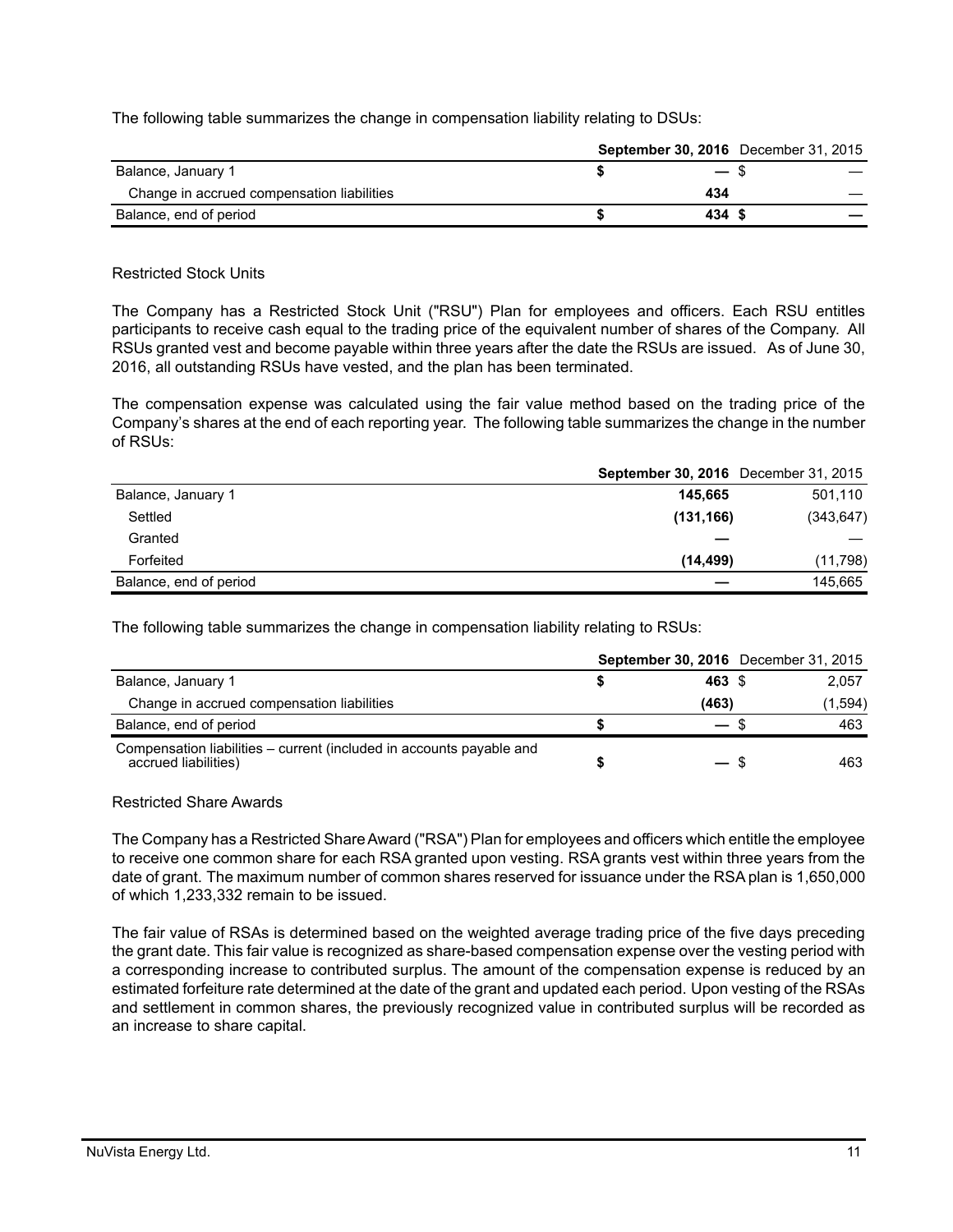The following table summarizes the change in the number of RSAs:

|                        | <b>September 30, 2016</b> December 31, 2015 |           |
|------------------------|---------------------------------------------|-----------|
| Balance, January 1     | 385.142                                     | 138,181   |
| Settled                | (15, 315)                                   | (14, 779) |
| Granted                | 203.400                                     | 275,850   |
| Forfeited              | (31,603)                                    | (14, 110) |
| Balance, end of period | 541.624                                     | 385,142   |

The following table summarizes share-based compensation relating to stock options, RSUs and RSAs:

|                                                | Nine months ended September 30 |                         |  |                    |  |            |    |              |  |                         |                    |            |      |       |
|------------------------------------------------|--------------------------------|-------------------------|--|--------------------|--|------------|----|--------------|--|-------------------------|--------------------|------------|------|-------|
|                                                |                                |                         |  |                    |  |            |    | 2016         |  |                         |                    |            |      | 2015  |
|                                                |                                | <b>Stock</b><br>options |  | RSU/<br><b>DSU</b> |  | <b>RSA</b> |    | <b>Total</b> |  | <b>Stock</b><br>options | RSU/<br><b>DSU</b> | <b>RSA</b> |      | Total |
| Share-based compensation                       | \$                             | 1,930 \$                |  | 87 <sup>°</sup>    |  | 856        | \$ | 2,873 \$     |  | $2,920$ \$              | $(895)$ \$         | 499        | \$   | 2,524 |
| RSU cash paid                                  |                                |                         |  | 847                |  |            |    | 847          |  |                         | 1.342              |            |      | 1,342 |
| Share-based compensation<br>expense            | \$                             | $1,930$ \$              |  | 934S               |  | 856 \$     |    | $3,720$ \$   |  | $2,920$ \$              | 447 \$             | 499        | - \$ | 3,866 |
|                                                |                                |                         |  |                    |  |            |    |              |  |                         |                    |            |      |       |
| Gross capitalized share-<br>based compensation | \$                             | 341S                    |  | $(115)$ \$         |  | 285S       |    | 511S         |  | 128S                    | 198 \$             | 47         | - \$ | 373   |
| RSU cash paid                                  |                                |                         |  |                    |  |            |    |              |  |                         | (399)              |            |      | (399) |
| Net capitalized share-based<br>compensation    | \$                             | $341$ \$                |  | $(115)$ \$         |  | 285S       |    | 511S         |  | 128 <sup>°</sup>        | $(201)$ \$         | 47 \$      |      | (26)  |

## **13. Risk management activities**

(a) Financial instruments

The Company's financial instruments recognized on the statement of financial position consists of cash and cash equivalents, accounts receivable and prepaid expenses, financial derivative contracts, accounts payable and accrued liabilities, accrued environmental remediation liabilities, compensation liabilities and long-term debt. The carrying value of the long-term debt approximates its fair value as it bears interest at market rates. Except for the financial derivative contracts and compensation liabilities, which are recorded at fair value, carrying values reflect the current fair value of the Company's financial instruments due to their short-term maturities. The estimated fair values of recognized financial instruments have been determined based on quoted market prices when available, or third-party models and valuation methodologies that use observable market data.

The Company classifies fair value measurements according to the following hierarchy based on the amount of observable inputs used to value the instrument.

- Level 1 Quoted prices are available in active markets for identical assets or liabilities as of the reporting date. Active markets are those in which transactions occur in sufficient frequency and volume to provide pricing information on an ongoing basis.
- Level 2 Pricing inputs are other than quoted prices in active markets included in Level 1. Prices in Level 2 are either directly or indirectly observable as of the reporting date. Level 2 valuations are based on inputs, including quoted forward prices for commodities, time value and volatility factors, which can be substantially observed or corroborated in the marketplace.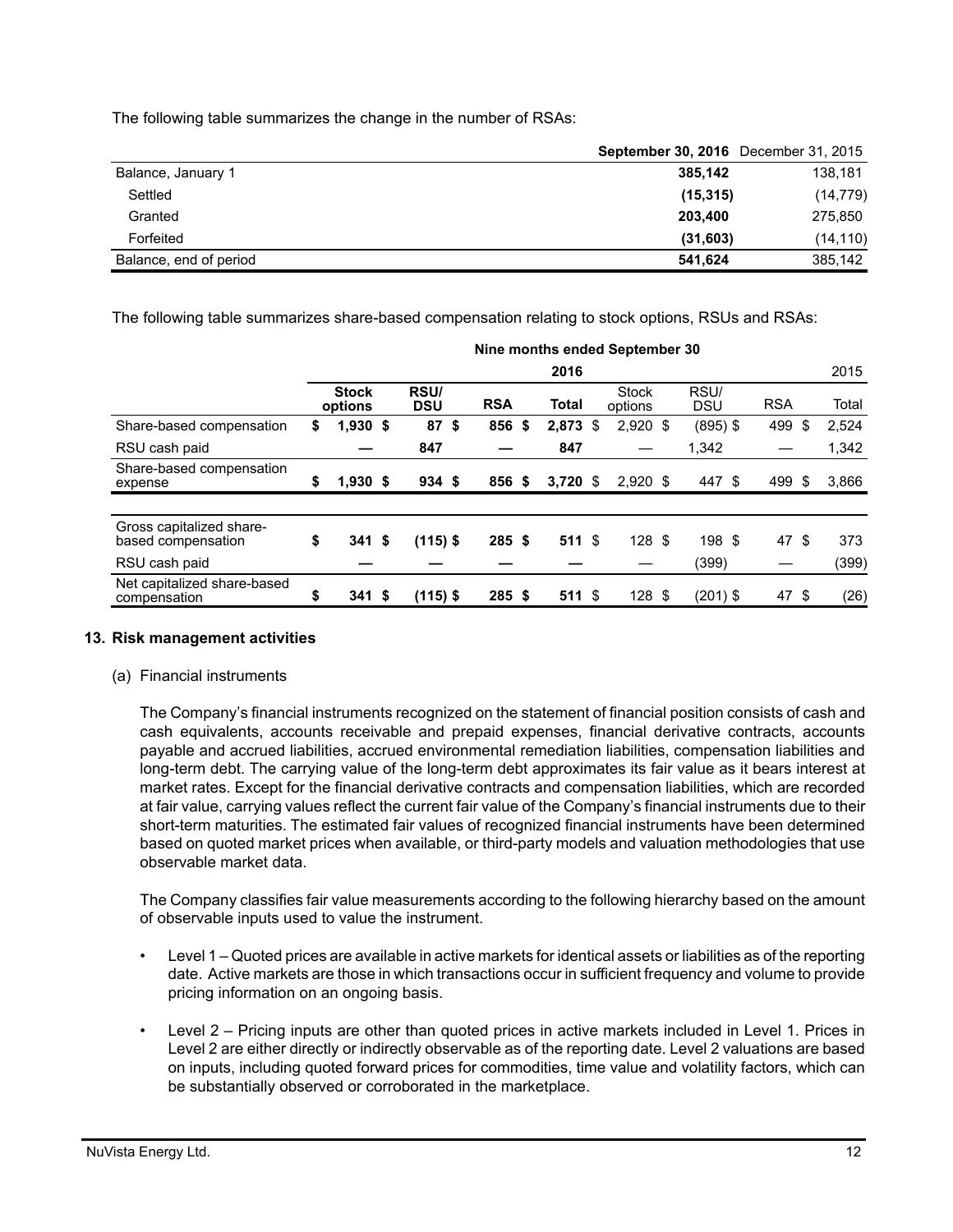• Level 3 – Valuations in this level are those with inputs for the asset or liability that are not based on observable market data.

The Company's cash and cash equivalents are classified as Level 1 and financial derivative contracts as Level 2. The Company uses third party models and valuation methodologies to determine the fair value of financial derivative contracts. Assessment of the significance of a particular input to the fair value measurement requires judgment and may affect the placement within the fair value hierarchy level.

(b) Financial assets and financial liabilities subject to offsetting

The following is a summary of the Company's financial assets and financial liabilities that are subject to offsetting:

|                                | <b>September 30, 2016</b> |                              |     |                                   |                                   |  |                              |                                   | December 31, 2015                 |
|--------------------------------|---------------------------|------------------------------|-----|-----------------------------------|-----------------------------------|--|------------------------------|-----------------------------------|-----------------------------------|
|                                |                           | Gross<br>financial<br>assets |     | Gross<br>financial<br>liabilities | <b>Net</b><br>financial<br>assets |  | Gross<br>financial<br>assets | Gross<br>financial<br>liabilities | <b>Net</b><br>financial<br>assets |
| Current assets (liabilities)   |                           | $4,278$ \$                   |     | $(3, 127)$ \$                     | $1,151$ \$                        |  | 26,000 \$                    | $(230)$ \$                        | 25,770                            |
| Long-term assets (liabilities) |                           | 3.183                        |     | (520)                             | 2,663                             |  |                              | (16)                              | (14)                              |
| Net position                   |                           | 7.461                        | - S | $(3,647)$ \$                      | 3,814                             |  | 26,002 \$                    | (246) \$                          | 25.756                            |

### (c) Risk management contracts

The following is a summary of the financial derivatives as at September 30, 2016:

|                                       | <b>Volume</b><br>(Bbls/d) | <b>Pricing</b><br>(Cdn\$/Bbl) | <b>Term of contract</b>    |
|---------------------------------------|---------------------------|-------------------------------|----------------------------|
| WTI crude oil sales price derivatives |                           |                               |                            |
| Fixed price swap                      | 3.300                     | \$74.81                       | Oct 1, 2016 - Dec 31, 2016 |
| Fixed price swap                      | 600                       | \$61.18                       | Jan 1, 2017 - Jun 30, 2017 |
| Fixed price swap                      | 500                       | \$61.78                       | Jul 1, 2017 - Sep 30, 2017 |
| Costless collar                       | 1.050                     | \$57.79 - 67.79               | Oct 1, 2016 - Dec 31, 2016 |
| Costless collar                       | 1.550                     | $$58.63 - 68.22$              | Jan 1, 2017 - Jun 30, 2017 |
| Costless collar                       | 1.208                     | $$58.87 - 68.34$              | Jul 1, 2017 - Sep 30, 2017 |
| Costless collar                       | 400                       | $$60.00 - 68.90$              | Oct 1, 2017 - Dec 31, 2017 |

|                                          | Volume<br>(MMbtu/d) | <b>Pricing</b><br>(US\$/MMbtu) | <b>Term of contract</b>    |
|------------------------------------------|---------------------|--------------------------------|----------------------------|
| Nymex natural gas sales price derivative |                     |                                |                            |
| AECO-NYMEX basis                         | 10.000              | (\$0.66)                       | Oct 1, 2016 - Dec 31, 2016 |
| AECO-NYMEX basis                         | 20,000              | (\$0.72)                       | Jan 1, 2017 - Sep 30, 2017 |
| AECO-NYMEX basis                         | 20,000              | (\$0.71)                       | Oct 1, 2017 - Dec 31, 2017 |
| AECO-NYMEX basis                         | 10.000              | (\$0.69)                       | Jan 1, 2018 - Sep 30, 2018 |
| AECO-NYMEX basis                         | 23.261              | (\$0.65)                       | Oct 1, 2018 - Dec 31, 2018 |
| AECO-NYMEX basis                         | 25,000              | (\$0.64)                       | Jan 1, 2019 - Mar 31, 2019 |
| Fixed price swap                         | 10.000              | \$2.60                         | Oct 1, 2016 - Dec 31, 2016 |
| Chicago-NYMEX basis                      | 10.000              | (\$0.01)                       | Oct 1, 2016 - Dec 31, 2016 |
| Chicago-NYMEX basis                      | 5,000               | $(\$0.05)$                     | Jan 1, 2017 - Dec 31, 2017 |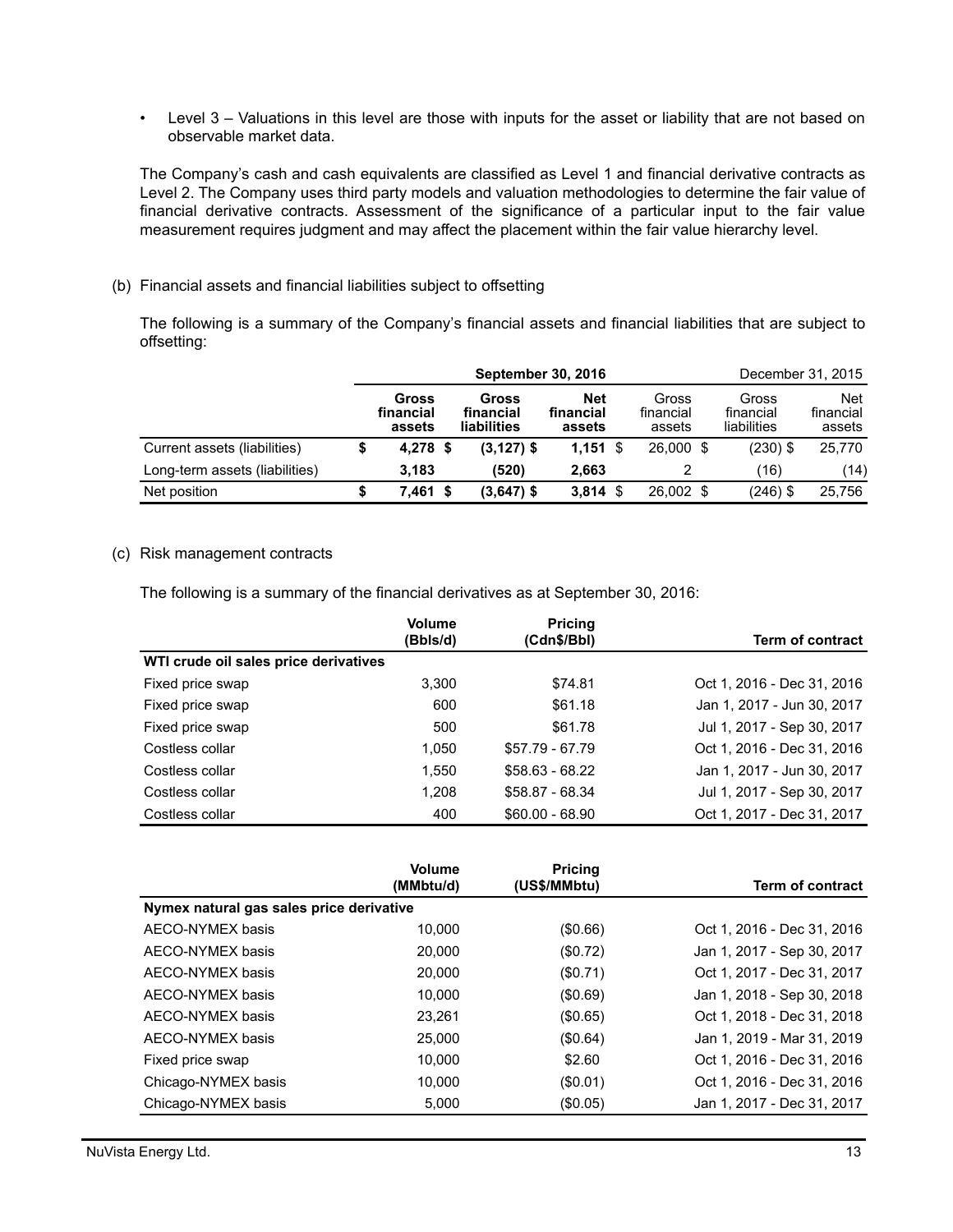Subsequent to September 30, 2016 the following is a summary of financial derivatives that have been entered into:

|                                       | Volume<br>(Bbls/d) | Pricing<br>(Cdn\$/Bbl) | <b>Term of contract</b>    |
|---------------------------------------|--------------------|------------------------|----------------------------|
| WTI crude oil sales price derivatives |                    |                        |                            |
| Costless collar                       | 400                | \$64.60 - 73.74        | Jan 1, 2017 - Dec 31, 2017 |

The following is a reconciliation of movement in the fair value of financial derivative contracts:

|                                                     | <b>September 30, 2016</b> | December 31, 2015 |
|-----------------------------------------------------|---------------------------|-------------------|
| Fair value of contracts, beginning of year          | 25,756 \$                 | 47,211            |
| Change in the fair value of contracts in the period | 2,074                     | 21,346            |
| Fair value of contracts realized in the period      | (24, 016)                 | (42, 801)         |
| Fair value of contracts, end of year                | $3,814$ \$                | 25,756            |
| Financial derivative assets - current               | $1.151$ \$                | 25,770            |
| Financial derivative assets - long term             | $2,663$ \$                | (14)              |

## (d) Physical delivery sales contracts

The following is a summary of the physical delivery sales contracts as at September 30, 2016:

|                                                    | <b>Volume</b><br>(GJ/d) | <b>Pricing</b><br>(Cdn\$/GJ) | Term of contract           |  |  |  |
|----------------------------------------------------|-------------------------|------------------------------|----------------------------|--|--|--|
| AECO natural gas physical delivery sales contracts |                         |                              |                            |  |  |  |
| Costless collar                                    | 5.000                   | $$3.40 - 3.85$               | Oct 1, 2016 - Dec 31, 2016 |  |  |  |
| Fixed price swap                                   | 59.500                  | \$3.40                       | Oct 1, 2016 - Dec 31, 2016 |  |  |  |
| Fixed price swap                                   | 52,500                  | \$3.27                       | Jan 1, 2017 - Mar 31, 2017 |  |  |  |
| Fixed price swap                                   | 37,500                  | \$3.20                       | Apr 1, 2017 - Jun 30, 2017 |  |  |  |
| Fixed price swap                                   | 27,500                  | \$3.16                       | Jul 1, 2017 - Sep 30, 2017 |  |  |  |
| Fixed price swap                                   | 22,500                  | \$3.21                       | Oct 1, 2017 - Dec 31, 2017 |  |  |  |
| Fixed price swap                                   | 2,500                   | \$2.85                       | Jan 1, 2018 - Sep 30, 2018 |  |  |  |
| Fixed price swap                                   | 842                     | \$2.85                       | Oct 1, 2018 - Dec 31, 2018 |  |  |  |

Subsequent to September 30, 2016 the following is a summary of physical delivery sales contracts that have been entered into:

|                                                    | <b>Volume</b><br>(GJ/d) | <b>Pricing</b><br>(Cdn\$/GJ) | <b>Term of contract</b>    |  |  |  |
|----------------------------------------------------|-------------------------|------------------------------|----------------------------|--|--|--|
| AECO natural gas physical delivery sales contracts |                         |                              |                            |  |  |  |
| Fixed price swap                                   | 10.000                  | \$2.93                       | Jan 1, 2017 - Dec 31, 2017 |  |  |  |